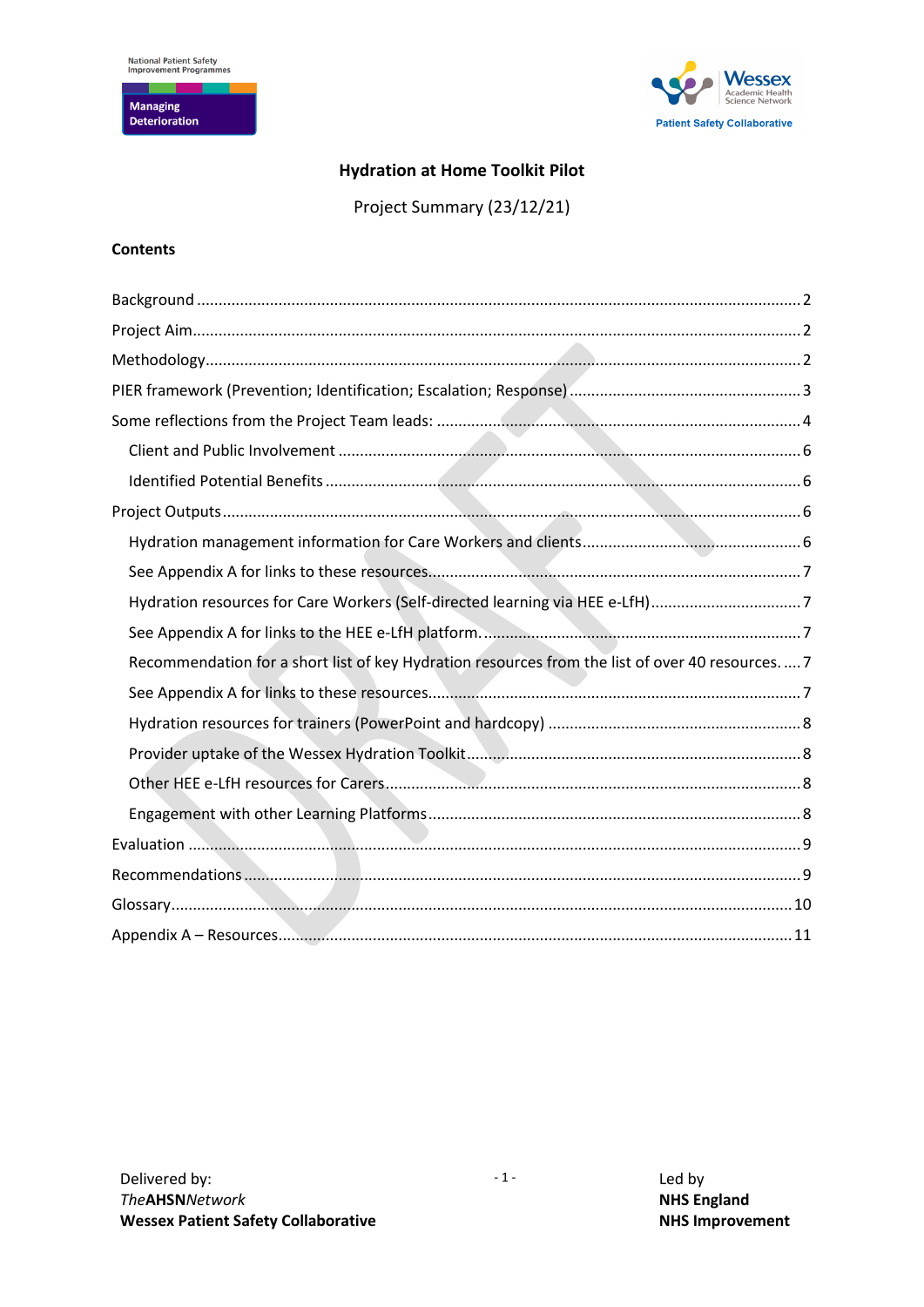

### **Background**

In 2020 A project team consisting of members from WPSC, HIOW ICS and 5 provider organisations (Caring Hands Domiciliary Services, Crown Home Care, Home Instead [Basingstoke], Ranger Home Care and Verina Daly Care) including members of the Hampshire Care Association, was established to review and pilot the implementation of the Wessex Hydration Toolkit (published by Wessex AHSN in 2020, with input from a number of sources including domiciliary care providers).

Whilst this project summary provides much of the key information a copy of the full report can be obtained from Wessex Patient Safety Collaborative on request.

### **Defining the Problem**

Dehydration is a cause of deterioration in older people due to the potential adverse effects on function and clinical outcome. Common complications include constipation, pressure ulcers, urinary tract infections, and dizziness leading to falls and fractures. The majority of cases of dehydration in older people is known to be caused by prolonged inadequate oral fluid intake.

Resources such as Wessex AHSNs "Hydration at Home Toolkit" can help prevent dehydration related deterioration when used appropriately.

### <span id="page-1-0"></span>**Project Aim**

To improve staff confidence, and thereby client outcomes, relating to the management of hydration by community carers of any role or level (including care homes, domiciliary Care Workers, unpaid carers and volunteers) by increasing use of the Wessex AHSN Hydration at Home Toolkit.

#### <span id="page-1-1"></span>**Methodology**

The pilot ran for 8 weeks, from 23/4/21 to 18/6/21 and delivered a number of outputs including:

- 1. Identification of available information to help raise awareness about hydration management amongst Care Workers and clients.
- 2. Production of a PowerPoint slide deck and hardcopy version of the Wessex Hydration e-Toolkit as a training resource for care providers
- 3. Recommendation for a short list of key Hydration resources from the list of over 40 resources.
- 4. Clarification of means of accessing the Wessex Hydration e-Toolkit as self-directed learning via of the Health Education England's e-LfH learning platform by Carer workers and other individuals not in possession of an NHS email account.
- 5. Uptake of the Wessex Hydration Toolkit via e-LfH, PowerPoint and Hardcopy by all providers involved in pilot.
- 6. Identification and sharing of (currently) 167 training modules on HEE e-LfH platform available to Care Workers and others without an NHS email account.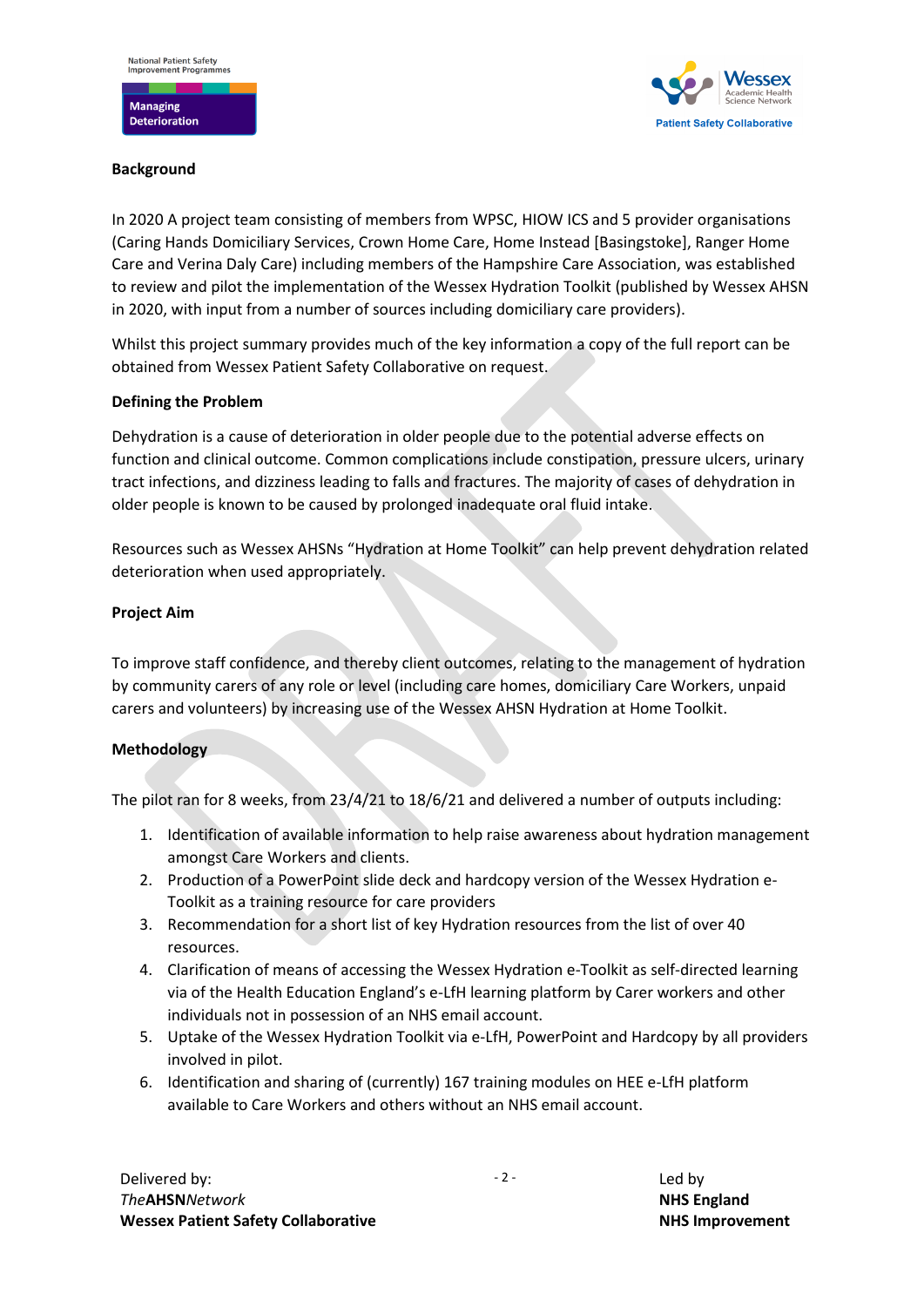

7. Engagement with-Learning Platform providers used by Hampshire care providers to discuss adding Wessex Hydration e-Toolkit to their portfolio.

### <span id="page-2-0"></span>**PIER framework (Prevention; Identification; Escalation; Response)**

The Hydration at Home project was designed to develop a [**P**]reventative element to the management of deterioration.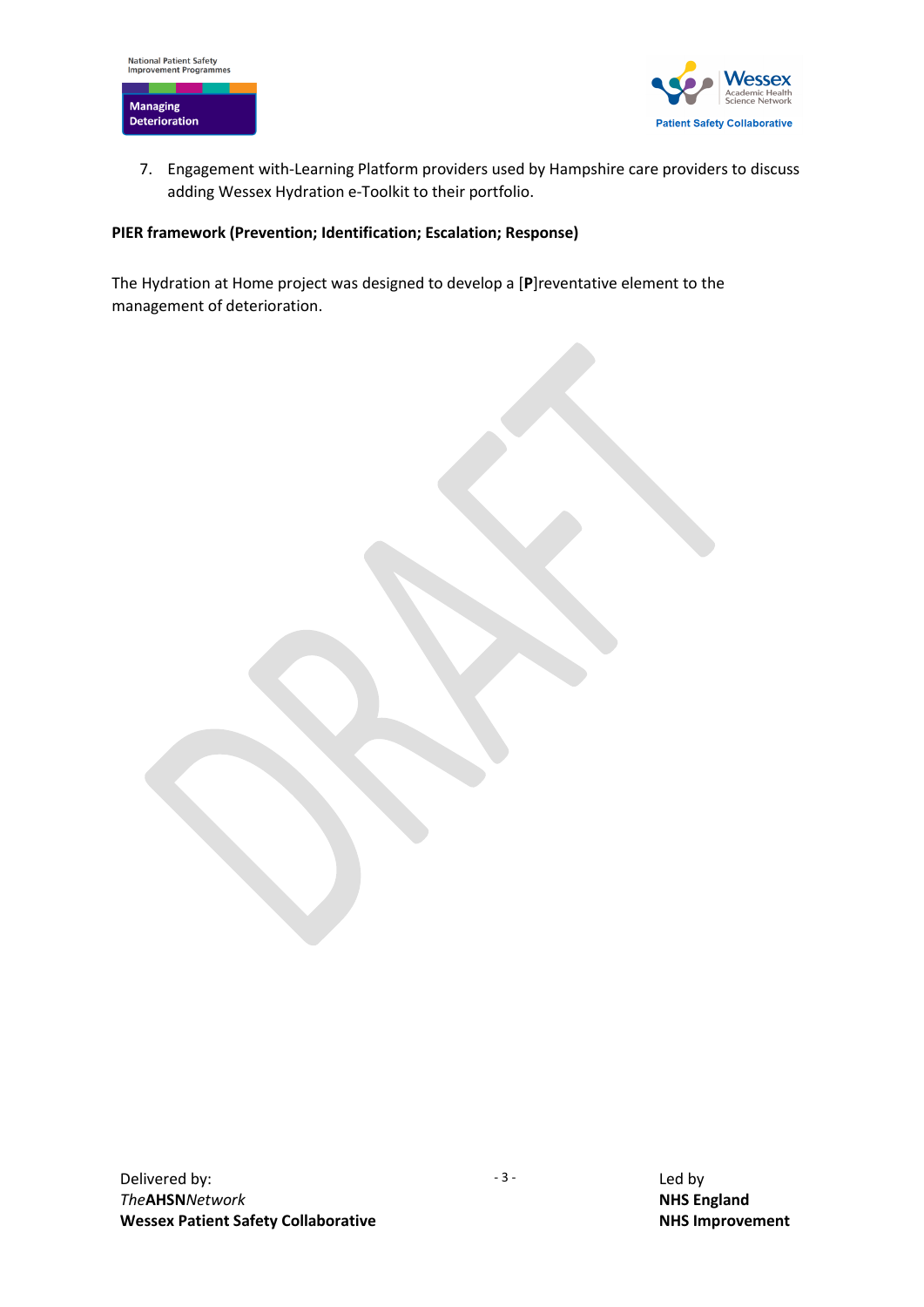



### <span id="page-3-0"></span>**Some reflections from the Project Team leads:**

#### Caring Hands Domiciliary Services [CHD]

Director: We loved the flexibility of the different options (e-learning, PowerPoint, handout) for delivering the hydration training and that whichever option was chosen the content is exactly the same.

> Because of time constraints with a heatwave imminent and still facilitating mostly elearning due to Covid, we have been rolling out the hydration module through Health Education England's e-Learning for Health platform.

> Going forward, we will most likely provide face-to-face training in small groups using the PowerPoint and handouts this project team has produced.

> The short list of relevant resources is fantastic, as it means my trainer does not have to trawl through lots of resources, which are often more relevant for care homes. I loved 'Grandad's Story', a short video of a homecare specific case study.

The training programme kept the attention of the Care Workers, with many commenting on liking the interactive quizzes.

The resources for sharing with clients and their families are fantastic – brightly coloured, great pictures and simple text.

The icing on the cake for this project will be if our e-learning provider, along with others, is able to add this training module to their portfolio, as our staff are familiar with accessing training through our provider, as well as automatically recording in our training matrix.

## Crown Home Care [CHC]

- Carer: Thought she had the knowledge around hydration but learnt other ways to introduce fluids to her clients she was not familiar with
- Relatives: Were impressed to be involved and working in a partnership with others. They also learnt other ways of increasing fluid intake and it gave us kudos with relatives, increasing their confidence in us.
- Supervisor: Because the carers have been involved in a new project they were very focused at succeeding and felt motivated when reporting their successful results. Carers enjoyed being part of something they described as different
- Manager: We have always had hydration tasks but the approach for the project has been focused which has motivated the team. We have spoken to clients and they have an expectation that this is part of the role of the carer quite rightly.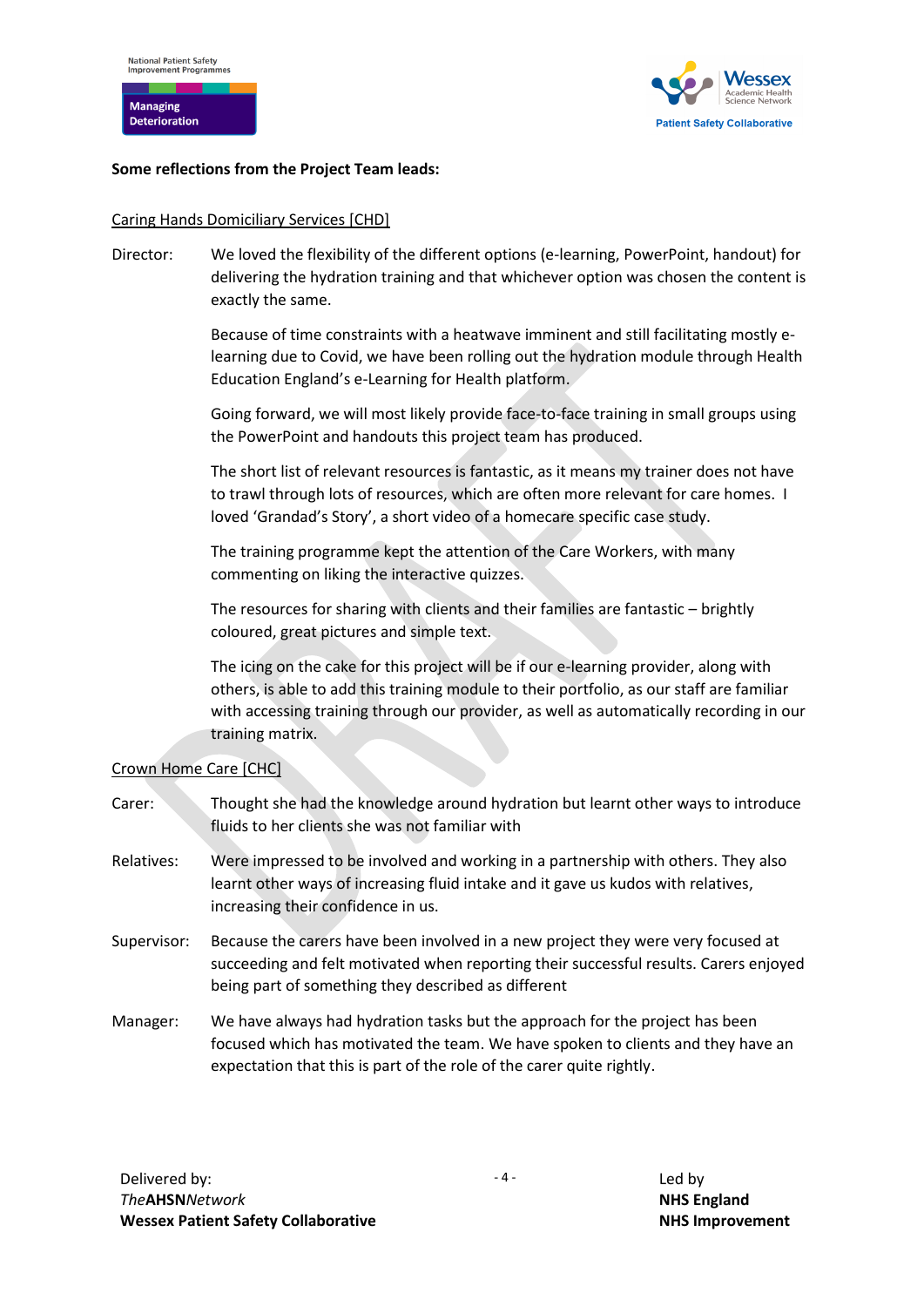

#### Home Instead Basingstoke [HIB]

Deputy Mgr: Care Givers found the information very beneficial and empowering.

The Hydration posters are useful to open a dialog with their clients and their families about hydration and the posters provided a good visual for their clients who have dementia to help as a reminder to have a drink.

Care Givers also found the information on the high-water content of foods very useful as another way to introduce extra fluids.

#### Verina Daly Care [VDC]

Director: "It has been an absolute pleasure working with this team, empowering as to the education and quality of care we as a company want to deliver across the board and the fact that you can be involved and have an effect on the outcome.

> Our staff, clients and relatives all thought they knew all kinds of tips and felt they were drinking plenty, however, once this was discussed and new cups/care plan routines/awareness were introduced, thank you to this project, we all realised there was so much more that could be done when somebody does not like drinking much"

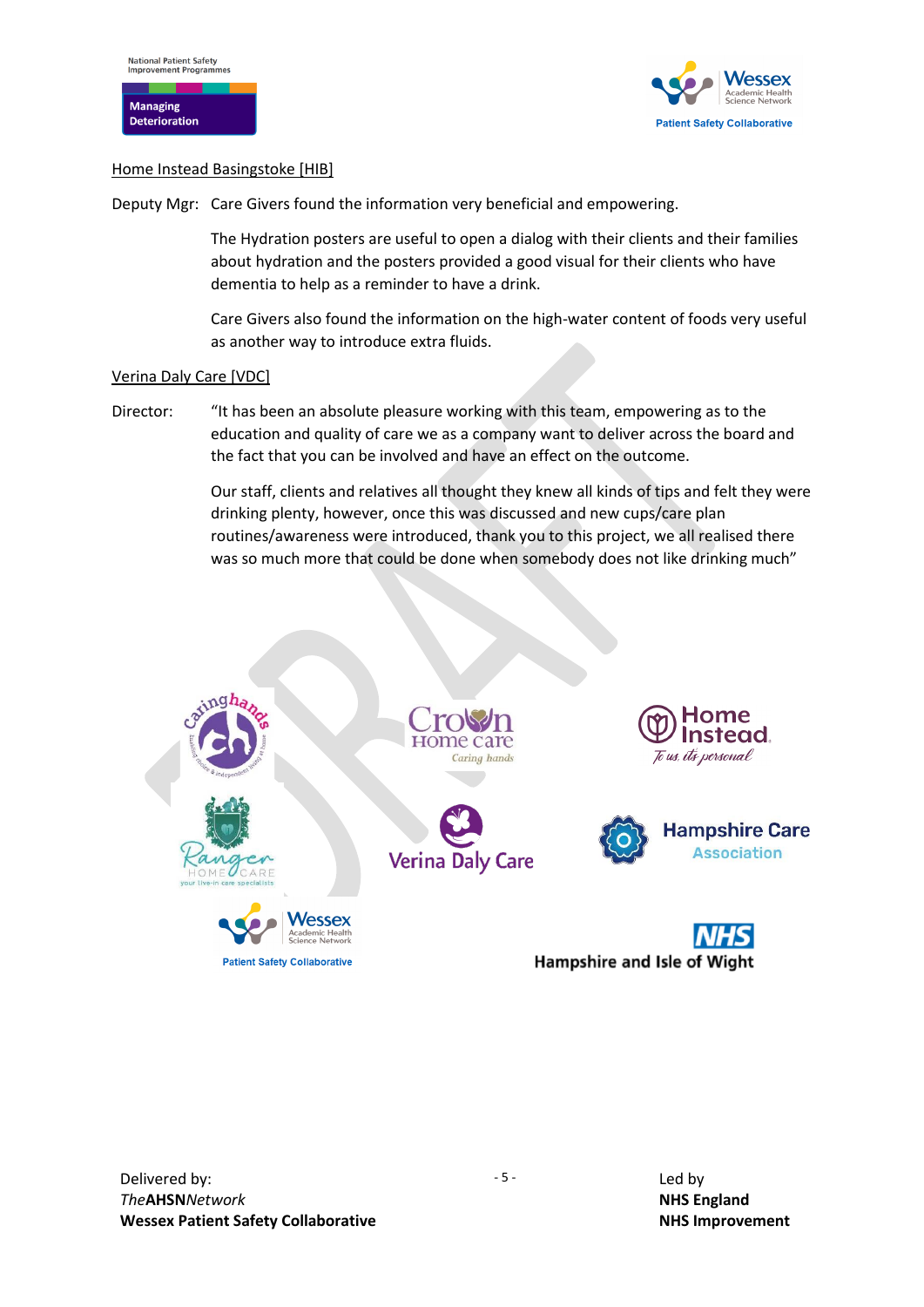

## <span id="page-5-0"></span>Client and Public Involvement

The initial project focussed on training Care Workers in hydration management using the WAHSN Hydration at Home toolkit. Learning from the pilot was used to extend the scope including engaging with, and raising awareness amongst, other care groups, clients and families.

## <span id="page-5-1"></span>Identified Potential Benefits

- Improved knowledge amongst Care Workers (and relatives)
- Greater job satisfaction amongst Care Workers
- Improved communication / care planning between clients, Care Workers and families
- Improved Outcomes for Clients e.g. better hydration, reduced poor outcomes / referrals

## <span id="page-5-2"></span>**Project Outputs**

## <span id="page-5-3"></span>Hydration management information for Care Workers and clients

The Wessex AHSN Hydration Toolkit consists of an e-learning module and accompanying resources. It was developed for community Care Workers of any role or level (including care homes, domiciliary care workers, unpaid carers and volunteers). The e-learning module provides a basic overview of the hydration needs specifically for older people and how Care Workers can support people to drink more.

The Toolkit also aims to dispel common myths, such as why using urine colour or skin turgor (pinch test) are NOT suitable for older people.

The e-Learning module on Health Education England's (HEE) e-Learning for Health (e-LfH) portal can be accessed via computer, laptop, tablet or smartphone, takes approximately 40 minutes to complete and consists of four sections:

- 1) Defining good and poor hydration and explaining their impact
- 2) Assessing a person's hydration needs to minimise the risk of poor hydration
- 3) Addressing a person's hydration needs to improve their health and wellbeing
- 4) An assessment for testing knowledge and obtaining a certificate

The Toolkit also includes a number of additional resources including:

- Grandad's Story (video) a video highlight how to recognise dehydration and provide support. Grandad's Story is also available with subtitles, which is ideal for showing in GP practice waiting rooms or for people who with a hearing impairment
- Links to recommended resources these are linked to each section of the e-Learning module and can be viewed by downloading the PDFs from the 'resources' section on the right
- Public health resources: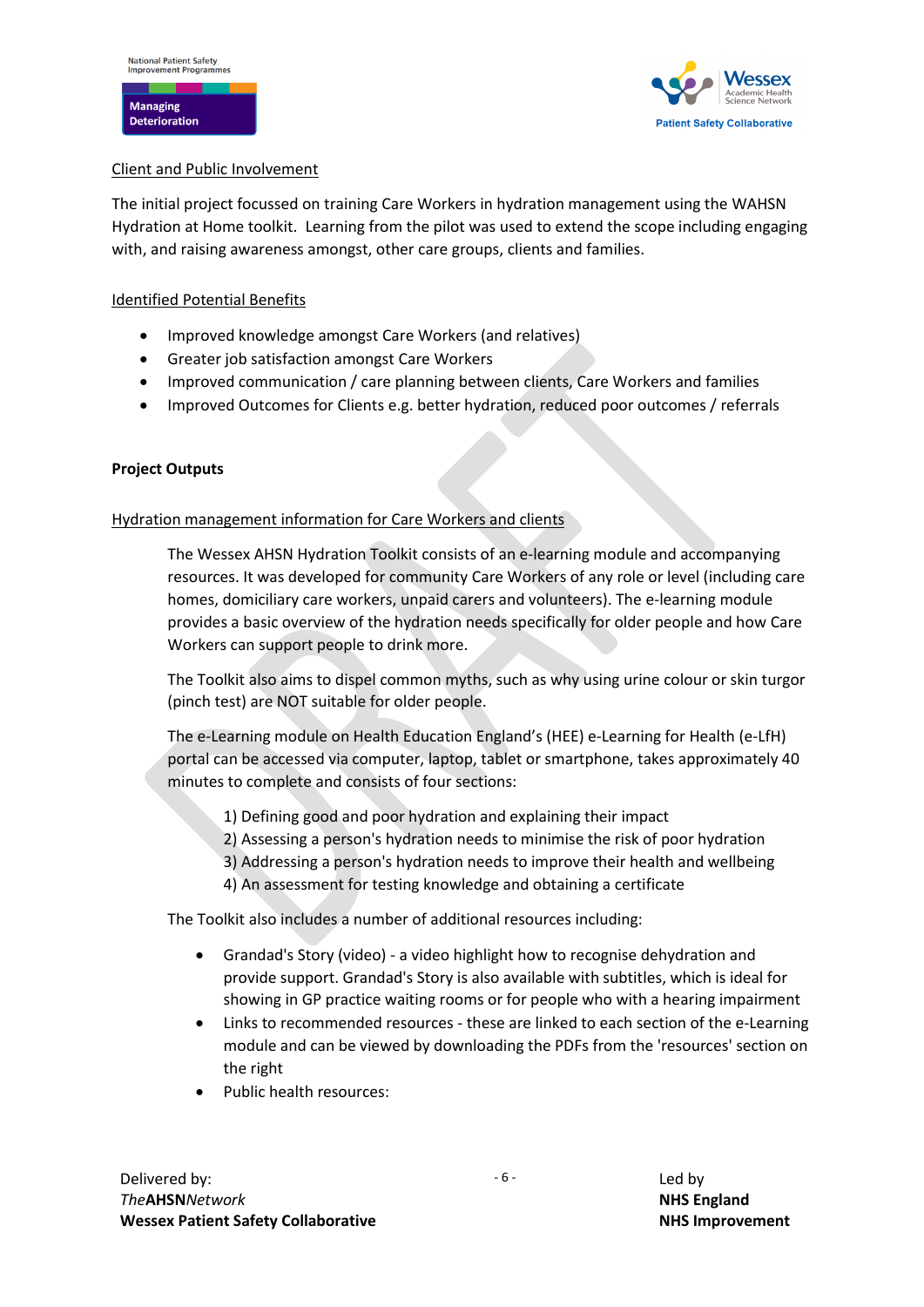



- a hydration leaflet entitled 'Staying hydrated as we get older: advice and guidance for people over 65, their family, friends and carers'. (Available as a trifold leaflet and as a large-print A4 version.)
- o A 'top tips' poster.

See Appendix A for links to these resources.

### <span id="page-6-1"></span><span id="page-6-0"></span>Hydration resources for Care Workers (Self-directed learning via HEE e-LfH)

The Wessex AHSN Hydration Toolkit is hosted on HEEs e-LfH portal. (It is also accessible by Hampshire County Councils own staff via their internal learning portal.)

The HEE e-LfH portal can be used by anyone with an interest in accessing the healthcare relevant content. NHS staff can access the portal by registering on the website using their NHS email address whilst Care Workers, and other individuals without an NHS email account, can access the portal by registering as a carer or volunteer.

Other training programmes on the HEE e-LfH platform are available to Care Workers and others without an NHS email account (see section below on "Other Resources for Care Workers" and Appendix B for a full listing of available HEE e-LfH modules).

See Appendix A for links to the HEE e-LfH platform.

### <span id="page-6-3"></span><span id="page-6-2"></span>Recommendation for a short list of key Hydration resources from the list of over 40 resources.

The WAHSN Toolkit listed over 40 available hydration resources. However the project team felt that was too many, not all were easily accessible and it was difficult to identify the most appropriate resources.

The team also wanted to identify a single resource that could be left with clients and families, either routinely or at times of specific concern around hydration.

The project team reviewed all of the listed resources in the 4 sections of the e-Learning module and shortlisted four key resources which were of most use including one that could be left with clients and families where appropriate ('Staying hydrated as we get older' leaflet).

- **'Staying hydrated as we get older: advice and guidance for people over 65, their family, friends and carers'** (Trifold or A4 Large Print Leaflet)
- **Improving your Hydration - Top Tips for older people** (A4 & A3 Poster)
- **Good Hydration! Keeping care home residents happy and healthy** (YouTube Video from Oxford AHSN at: https://www.youtube.com/watch?v=6hZR8DX\_Tao)
- **Making Drinking Fun Toolkit – Visual illustration of how many cups / mugs of fluid are needed each day** (Two A4 Posters from DrinKit Toolkit)

<span id="page-6-4"></span>See Appendix A for links to these resources.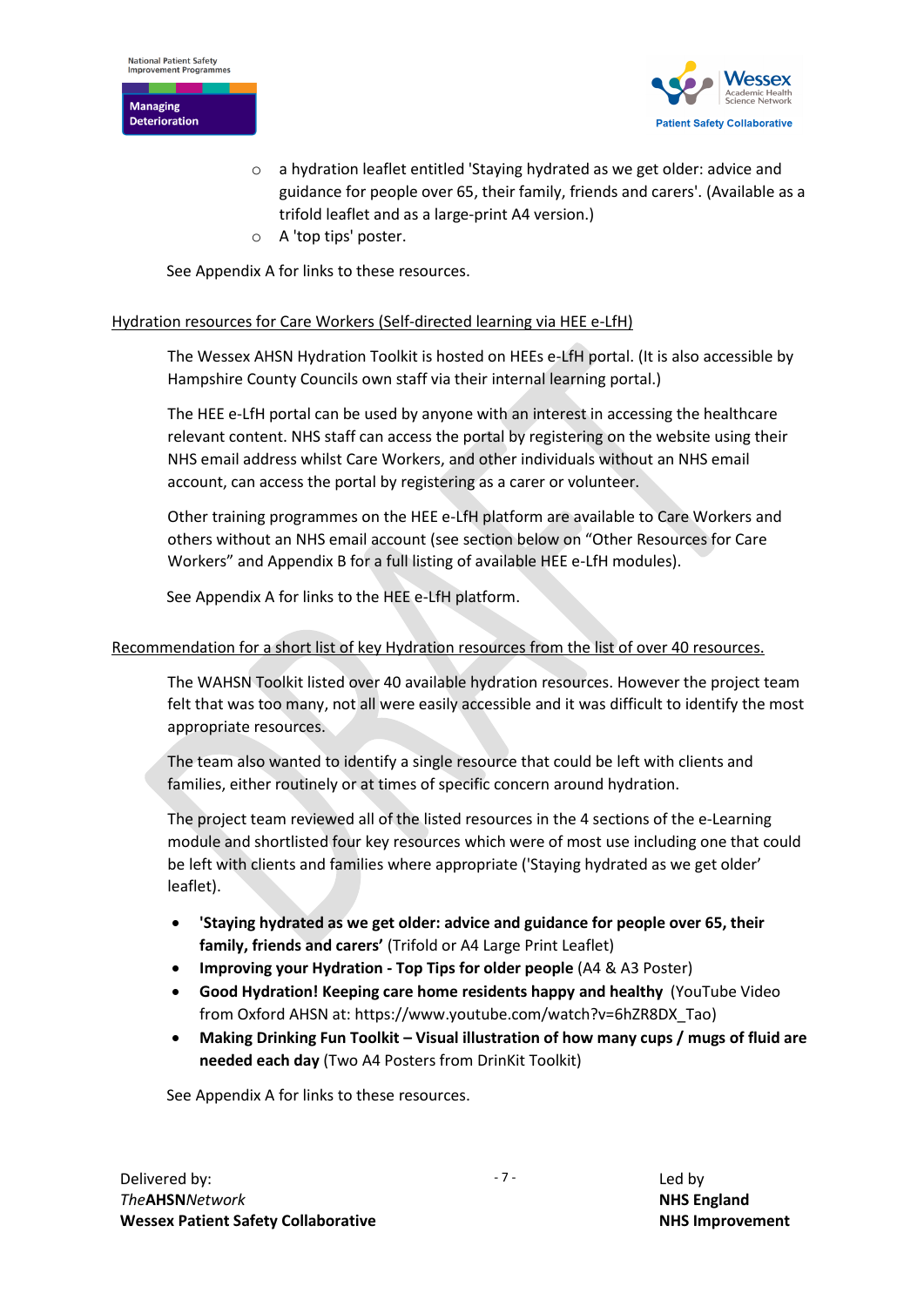**Managing Deterioration** 



#### <span id="page-7-0"></span>Hydration resources for trainers (PowerPoint and hardcopy)

HEEs e-LfL portal is designed to enable individuals to carry out self-directed learning at their own pace and also to manage their own learning portfolio.

However one of the project aims was to develop hydration resources for Provider organisations to deliver to their staff via training leads. To achieve this a PowerPoint slide deck was produced to mirror the four sections of the e-toolkit creating a resource for training leads to use.

This PowerPoint slide-deck can be accessed via the WPSC website (see Appendix A for link) and can be delivered by training leads using a computer either virtually (via Zoom/Teams) or via a face-to-face training session. The slide deck can also be printed out and used in accordance with local limitations and trainers' preferences.

The consistent use of the same materials throughout all resources means that provider organisations can have confidence that the same training is being made available regardless of the method of delivery and can even mix and match sessions without causing confusion.

### <span id="page-7-1"></span>Provider uptake of the Wessex Hydration Toolkit

Following initial training and assessment all the provider organisations involved in the pilot made the decision to use the Wessex Hydration Toolkit (via e-LfH, PowerPoint and Hardcopy) in their organisations to raise awareness, and understanding, of the importance of good hydration amongst Care Workers and clients.

## <span id="page-7-2"></span>Other HEE e-LfH resources for Carers

This project has identified that Care Workers, and other individuals without an NHS email account, can access the HEE e-LfH portal.

At the time of writing there were 166 other training programmes on the HEE e-LfH platform, alongside the hydration module, that are available to Care Workers and others without an NHS email account (a full listing of currently available modules in included in the full report).

## <span id="page-7-3"></span>Engagement with other Learning Platforms

The project findings informed discussions with other e-Learning Platform providers used by Hampshire care providers around adding the Wessex Hydration e-Toolkit to their portfolio.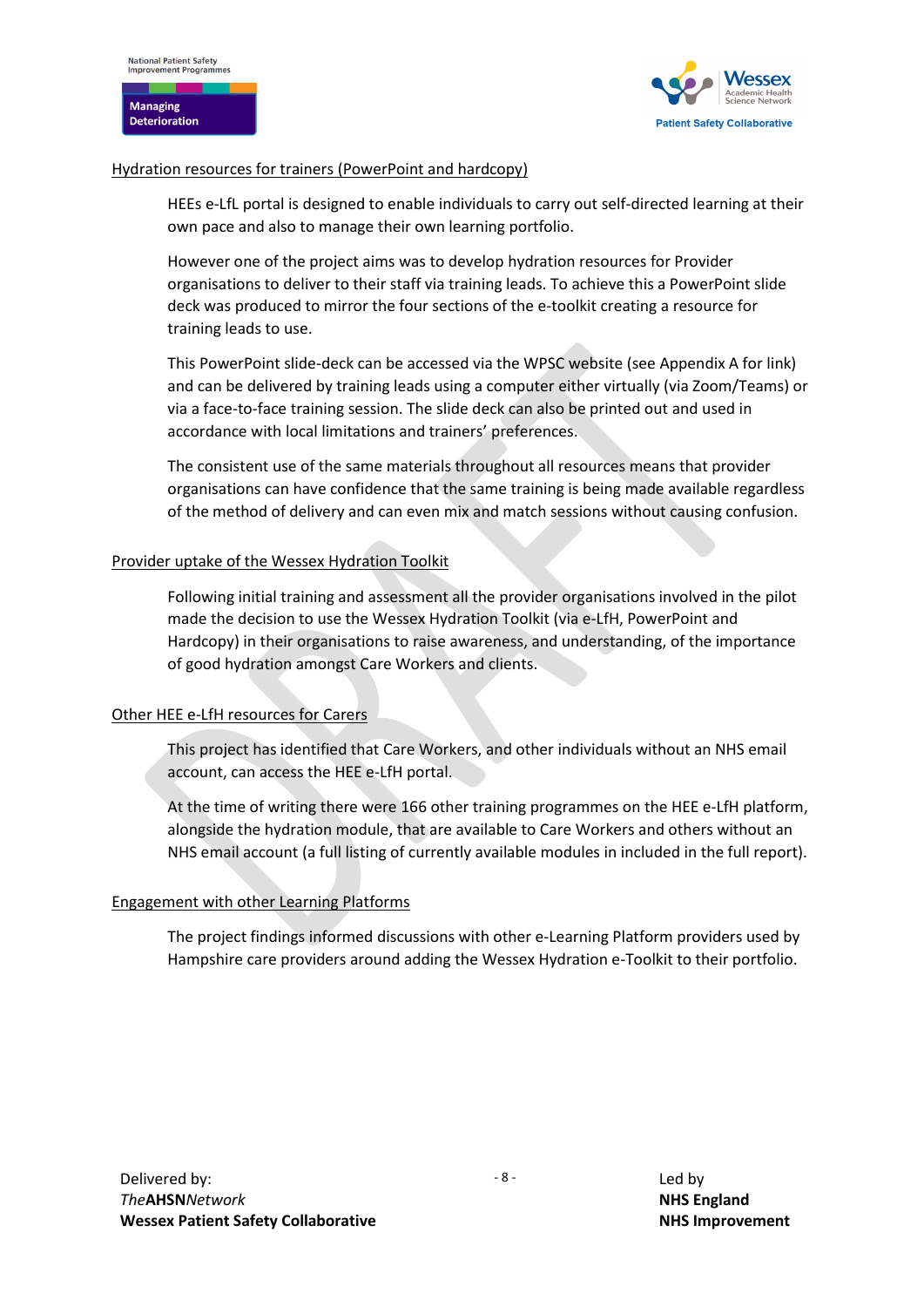

### <span id="page-8-0"></span>**Evaluation**

System pressures resulting from the Covid pandemic, including increased caseloads, staff shortages due to isolation requirements, training backlogs and consideration of staff well being meant that data collection was not an option and thereby limited the options for project evaluation.

Since the aim of the project was to raise awareness of already available resources the evaluation focussed instead on the identification, delivery and uptake of the project outputs.

Provider organisations were universally in favour of the Hydration at Home Toolkit with all providers choosing to use the toolkit across their organisations.

The development of training resources to enable alternative methods of delivery (i.e. PowerPoint and hardcopy) was appreciated and gave the providers more flexibility around Care Worker training.

The team were able to shortlist four key hydration resources including one, a leaflet, that could be left with clients and families where appropriate.

Another valuable output arising from the project was the identification that Care Workers and other individuals without an NHS email account could register with HEEs e-LfH platform and thereby access not just the Hydration e-toolkit but also (currently) another 166 high quality and relevant training modules.

#### <span id="page-8-1"></span>**Recommendations**

Following a review of the outputs the project team agreed the following recommendations:

- The use of the WAHSN Hydration Toolkit should be promoted across Hampshire (HIOW ICS & HCA) and Wessex (WPSC)
- Care providers should be encouraged to provide hydration training for Care Workers using the WAHSN Hydration Toolkit (or other resources if preferred) using the variety of resources available (e-Lfh, PowerPoint, hardcopy).
- Domiciliary care providers should be aware of the shortlist of key hydration resources
- Domiciliary care providers should consider using the 'Staying hydrated as we get older' leaflet for leaving with clients and families when appropriate
- Domiciliary care providers should consider making use of the HEE e-LfH portal as part of their overall training provision
- WAHSN should engage with other e-learning providers to consider making the WAHSN toolkit accessible via other e-learning platforms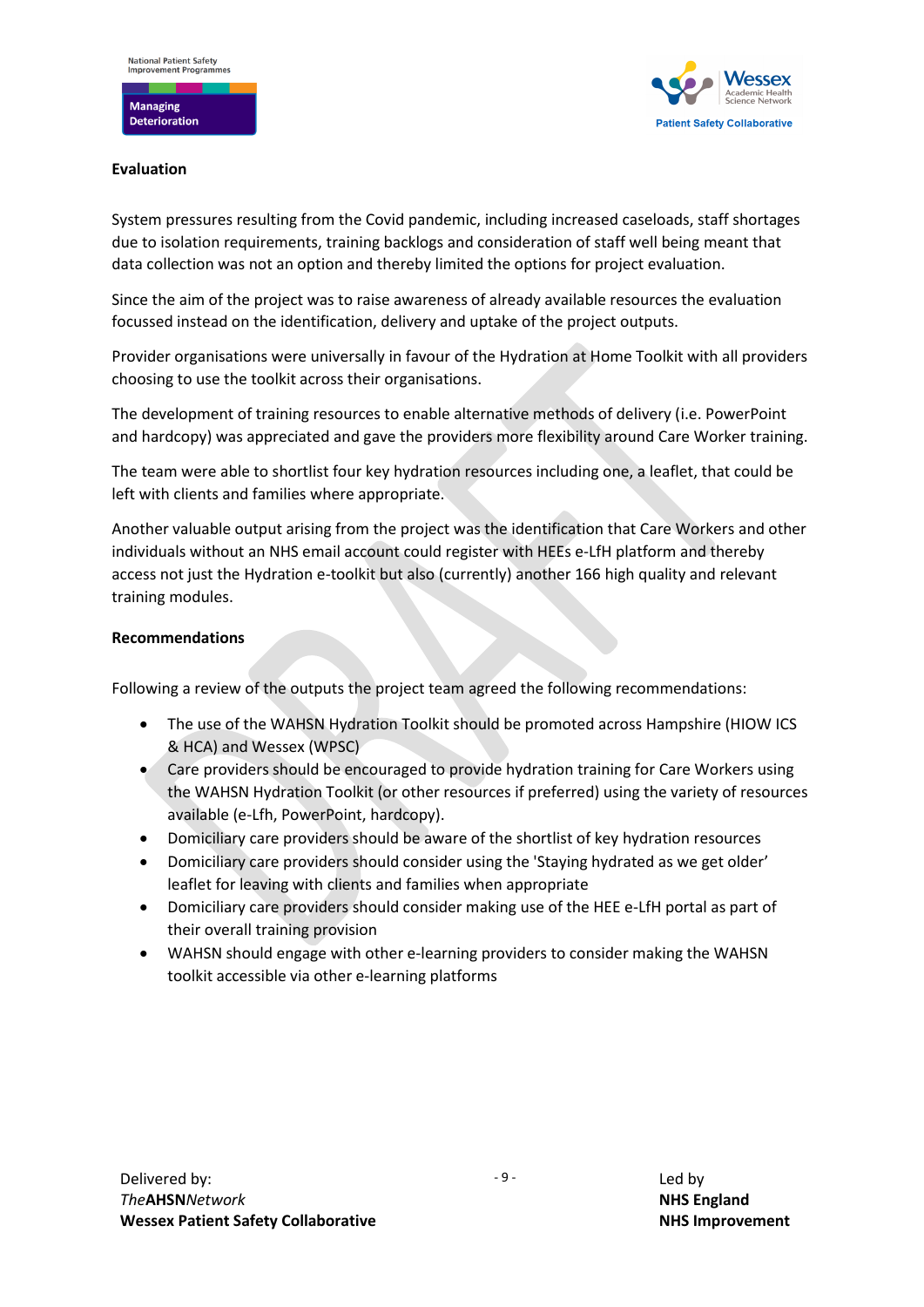

# <span id="page-9-0"></span>**Glossary**



| 24-hour care      | 24 hour care means care around the clock, when needed, 24 hours a day. 24-<br>hour care requires a team of Care Workers to be able to provide care when<br>needed around the clock. In some cases this is possible with two live in Care<br>Workers provided the care needs are not too high. |
|-------------------|-----------------------------------------------------------------------------------------------------------------------------------------------------------------------------------------------------------------------------------------------------------------------------------------------|
| Domiciliary care  | The range of services put in place to support an individual in their own home.<br>This type of care is known as homecare or domiciliary care or sometimes<br>home help.                                                                                                                       |
| Extra care        | A greater range of support than sheltered housing still allowing clients to live<br>independently.                                                                                                                                                                                            |
| Homecare          | see Domiciliary care                                                                                                                                                                                                                                                                          |
| Live-in Care      | Care provided to individuals by live in Care Workers in their own home,<br>enabling them to retain independence. (see also 24-hour care)                                                                                                                                                      |
| <b>PDSA</b>       | The Plan-Do-Study-Act (PDSA) cycle is shorthand for testing a change - by<br>planning it, trying it, observing the results, and acting on what is learned. This<br>is the scientific method, used for action-oriented learning. (IHI 2020)                                                    |
| Sheltered housing | Grouped housing, such as a block of flats, usually owned by a local authority or<br>housing association, with a scheme manager, where tenants are usually able<br>to look after themselves and have a degree of independence.                                                                 |